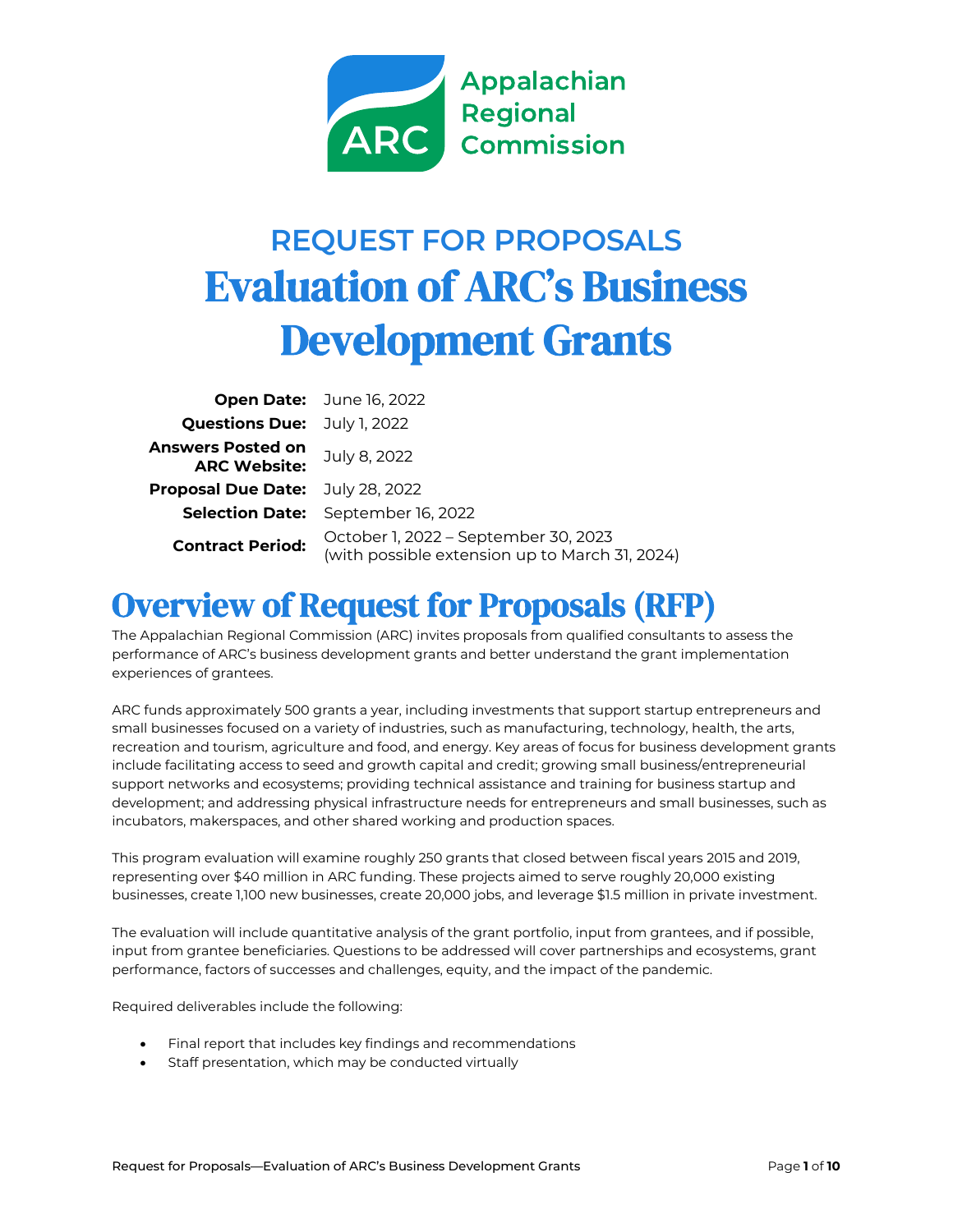• Data files, including all raw data, edited datasets, and results of statistical analyses. This will include an Excel spreadsheet formatted for uploading updated grant performance data to ARC's grants management database.

# **Background**

## About Appalachia

The Appalachian Region (the Region), as defined in ARC's authorizing legislation, is a 206,000-square-mile region that follows the spine of the Appalachian Mountains from southern New York to northern Mississippi. It includes all of West Virginia and parts of 12 other states: Alabama, Georgia, Kentucky, Maryland, Mississippi, New York, North Carolina, Ohio, Pennsylvania, South Carolina, Tennessee, and Virginia. Forty-two percent of the Region's population is rural, compared with 20 percent of the national population.

The Appalachian Region's economy, which was once highly dependent on extractive industries, has become more diversified in recent times and now includes larger shares of manufacturing and professional services, among other industries. Appalachia has made significant progress over the past five decades: Its poverty rate, which was 30.9% in 1960, fell to 15.3% over the 2015–2019 period. The number of high-poverty counties in the Region (those with poverty rates greater than 1.5 times the U.S. average) declined from 297 in 1960 to 112 over the 2015–2019 period. Since the 2010-2014 period, the share of Appalachian adults ages 25 and over with at least a high school diploma has risen more than two percentage points, to 87 percent in 2015-2019. The high school completion rate for the Region is now almost equal to that of the country.

These gains have transformed the Region from one of widespread poverty to one of economic contrasts. Some communities have successfully diversified their economies, while others still require basic infrastructure such as roads, health clinics, and water and wastewater systems. The contrasts are not surprising in light of the Region's size and diversity—it extends more than 1,000 miles and is home to 26 million people.

## About the Appalachian Regional Commission

The Appalachian Regional Commission (ARC) is a regional economic development agency serving 423 counties across the Appalachian Region. Established by an act of Congress in 1965, the Commission is composed of the governors of the 13 Appalachian states, as well as a federal co-chair appointed by the president and confirmed by the Senate. Annually, the group of governors elects one governor to serve as the states' co-chair. To strengthen local participation, ARC works with the Appalachian states to support a network of multicounty planning and development organizations, or local development districts (LDDs), throughout the Region. Seventy-four LDDs cover all 423 counties in the Region. The LDDs help identify needs of local communities, assist with participation in ARC programs, and at times serve as pass-through entities or fiscal agents to local grantees.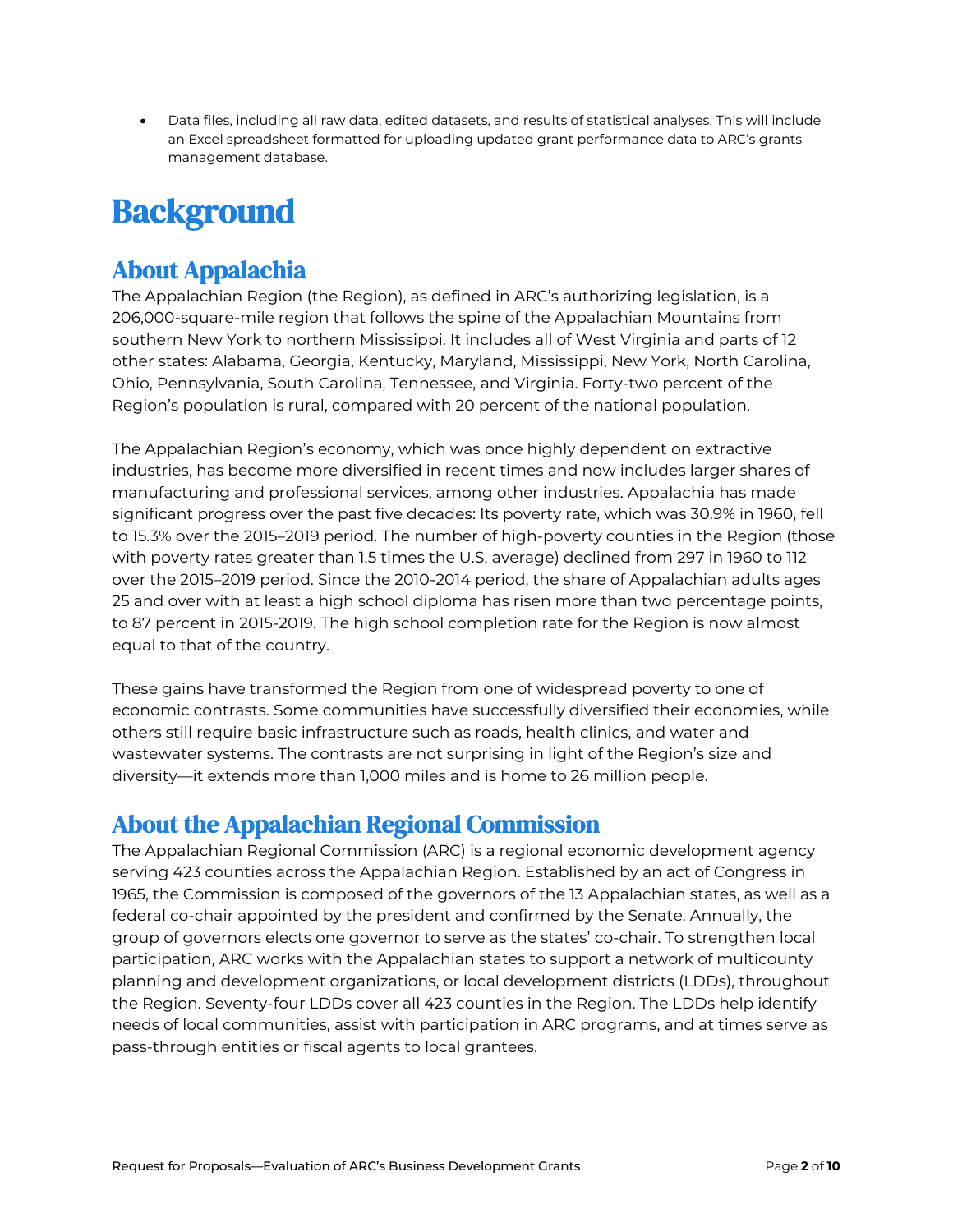ARC's mission is to innovate, partner, and invest to build community capacity and strengthen economic growth in Appalachia. ARC funds projects that address the five goals identified in its strategic plan:

- 1. Strengthen and diversify the Region's economy through inclusive economic development strategies and investments in entrepreneurship and business development.
- 2. Expand and strengthen community systems (education, healthcare, housing, childcare, and others) that help Appalachians obtain a job, stay on the job, and advance along a financially sustaining career pathway.
- 3. Ensure that the residents and businesses of Appalachia have access to reliable, affordable, resilient, and energy efficient utilities and infrastructure in order to successfully live and work in the Region.
- 4. Strengthen Appalachia's community and economic development potential by preserving and investing in the Region's local, cultural heritage, and natural assets.
- 5. Invest in the capacity of local leaders, organizations, and communities to address local challenges by providing technical assistance and support to access resources, engage partners, identify strategies and tactics, and conduct effective planning and project execution.

Each year, ARC provides funding for approximately 500 projects in the Appalachian Region in areas such as business development, education and job training, telecommunications, infrastructure, community development, housing, and transportation. These projects create thousands of new jobs, improve local water and wastewater systems, train the Region's workforce, assist local communities with strategic planning, and provide entrepreneurial assistance to emerging businesses.

Additional information about the Appalachian Regional Commission can be found at [www.arc.gov.](http://www.arc.gov/)

### About ARC's Business Development Grants

Collaborative and inclusive approaches to economic development in Appalachia are essential to supporting the Region's businesses and industries and ensuring economic opportunity for its residents. Entrepreneurship and small business development are cornerstones of the Appalachian economy. ARC investments support startup entrepreneurs and small businesses focused on a variety of industries, such as manufacturing, technology, health, the arts, recreation and tourism, agriculture and food, and energy.

Key areas of focus include facilitating access to seed and growth capital and credit; growing small business/entrepreneurial support networks and ecosystems; providing technical assistance and training for business startup and development; and addressing physical infrastructure needs for entrepreneurs and small businesses, such as incubators, makerspaces, and other shared working and production spaces. While business attraction is certainly a valuable component of traditional economic development models, ARC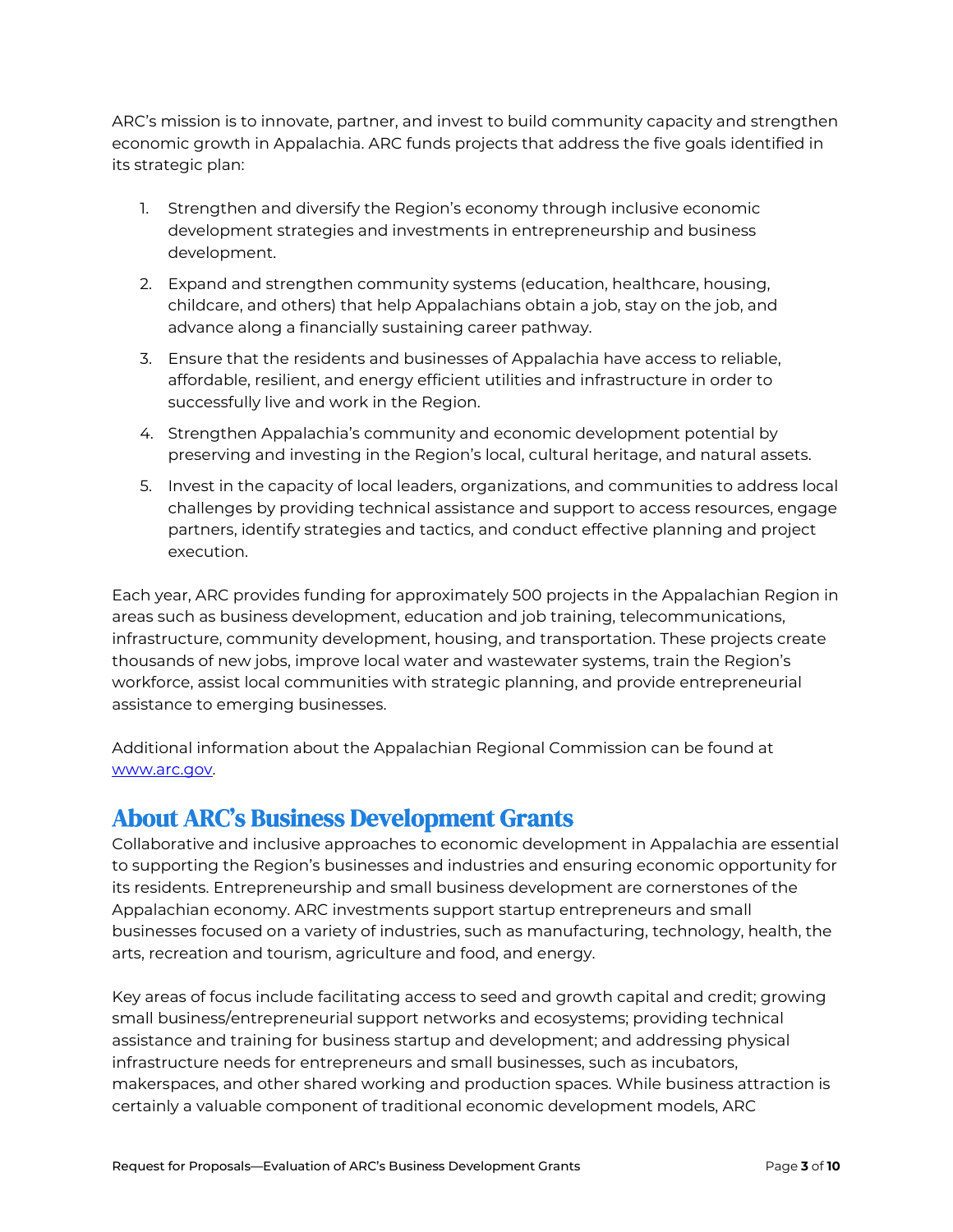emphasizes strengthening existing industries and businesses while also promoting economic diversification from within the Region.

Place-based economic development and growth strategies that leverage regional assets and cultivate multifaceted partnerships are central to ARC's approach. Areas of focus include helping communities within the Region convene partners around shared economic development and diversification goals, sharing best practices and innovations from across the Region, facilitating access to financing and other industry and business assistance, and supporting economic development-related technical assistance and capacity building. ARC investments in the business development portfolio typically track one or more of the following ARC performance measures:

- Businesses served and improved
- Businesses created
- Number of jobs created
- Leveraged private investment

Additionally, grantees are encouraged to provide projections for other relevant performance measures, such as:

- Number of jobs retained
- Number of workers/trainees served and improved and/or students served and improved
- Revenues increased: export sales
- Revenues increased: non-export sales
- Number of communities served and improved
- Number of organizations served and improved
- Number of participants served and improved
- Plans/reports developed
- Programs implemented

This program evaluation will examine roughly 250 grants that closed between fiscal years 2015 and 2019, representing over \$40 million in ARC funding. These projects aimed to serve roughly 20,000 existing businesses, create 1,100 new businesses, create 20,000 jobs, and leverage \$1.5 million in private investment.

# Scope of Work

The goals of this evaluation are to assess the performance of ARC's business development grants, better understand the grant implementation experiences of grantees, highlight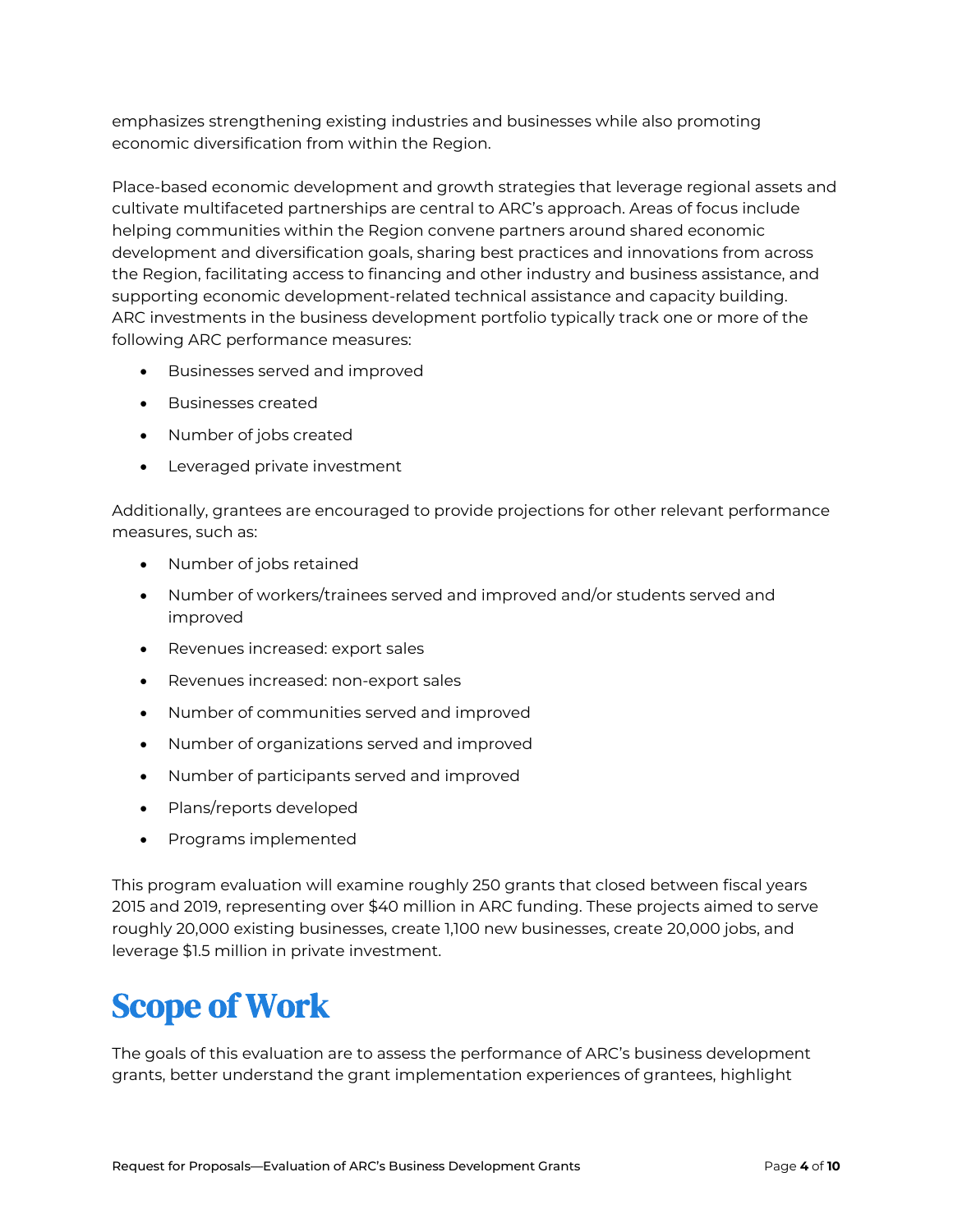promising practices among grantees, and provide ARC with a set of recommendations for improvement.

This project aims to achieve the above goals by summarizing grant portfolio data, collecting updated grant performance data from past grantees, and collecting additional feedback from past grantees, including qualitative input on their experiences implementing their ARC grants.

To the extent possible, ARC is also interested in direct feedback from grantee beneficiaries/clients. ARC does not have contact information for grantee beneficiaries, and we recognize that some grantees may not be able to share such information.

Proposals should include an outline of the data collection and analysis to be conducted, a work plan, and a schedule for reports and deliverables. The final report will summarize themes and findings and highlight any notable differences in outcomes or implementation experiences based on factors such as funding source, project type, sector, grantee organization size, prior experience as an ARC grantee, etc. The evaluation should address the following questions:

### **Description of the grant portfolio**

- What were the goals of the projects?
- What approaches did the projects use to meet these goals?
- What types of organizations received the grants, and what are the characteristics of their beneficiaries?
- What is the spectrum of prior experience with ARC among grantees? (How many are new to ARC versus how many have had past grants?)
- Where do business development projects typically get match funding from?

### **Partnerships/ecosystems**

- How do grantees develop and maintain partnerships? How did these relationships evolve after the grant ended? Did they continue?
- To what extent are ARC business development grantees partnering with each other within and across sectors (e.g., manufacturing, natural resources, high tech, food/agriculture)? What is the nature of these partnerships?

### **Grant performance**

- What specific outputs and outcomes were projects designed to achieve, and to what extent did projects meet their performance goals?
- To what extent were project-related activities sustained beyond the period covered by the ARC grant, and for what amount of time? How does this vary across types of grant activities?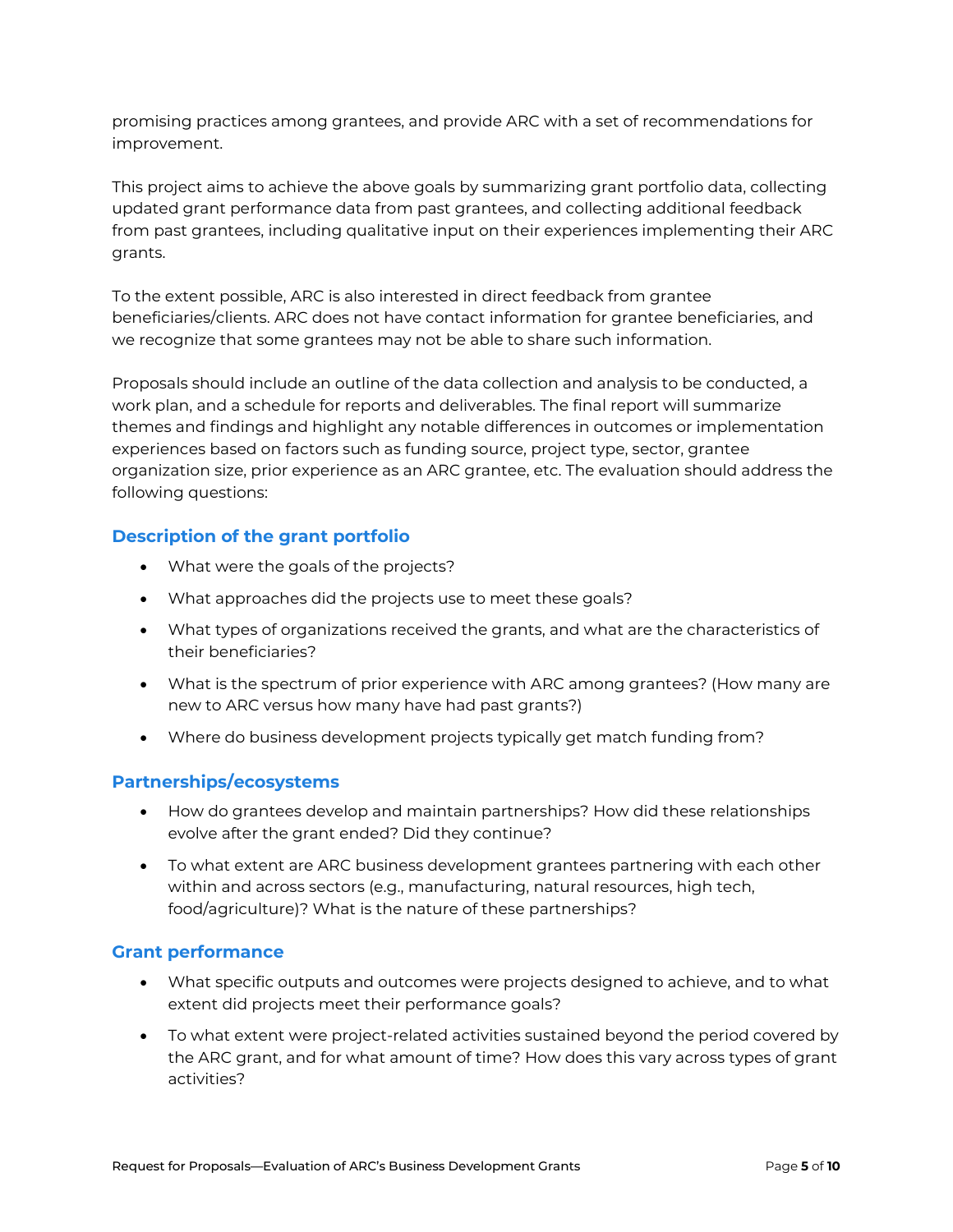• What changes did grant beneficiaries (i.e., grantee clients) experience as a result of these projects?

#### **Factors of successes and challenges**

- Looking at factors internal to grantee organizations, external to grantee organizations, and specific to administration of the grants (e.g., regulations, tracking progress):
	- o What factors influenced projects' successful implementation and sustainability?
	- o What challenges/barriers to success did projects face and how were they addressed?
- Are there common factors among grantees who met performance targets and those who did not?

### **Equity**

- What are grantees' experiences with fostering equity and reducing inequity?
- How and in what ways do grantees report prioritizing underserved or marginalized populations?
- How closely do grantee organizations' beneficiaries reflect the demographics of the communities they serve?
- What successes and challenges do grantees report in advancing equity?

### **Impact of pandemic**

While the evaluation will focus on the performance of grants that closed prior to the start of the pandemic, ARC is interested in hearing from business development grantees about impacts of the pandemic that may affect future grantmaking considerations.

- What impacts has the pandemic had on business development grantees' ability to serve their communities/beneficiaries?
- What changes have business development grantees already implemented and what changes are they planning to implement, in response to evolving needs/opportunities that emerged from the pandemic?

#### **Recommendations**

The final report should include strategic, actionable recommendations, for both ARC and the local communities and organizations that are implementing business development projects, related to the following topics:

- Implementation of business development grants
- Guidance and resources provided by ARC to applicants and grantees throughout the grant lifecycle
- Assessing grant performance
- Fostering equity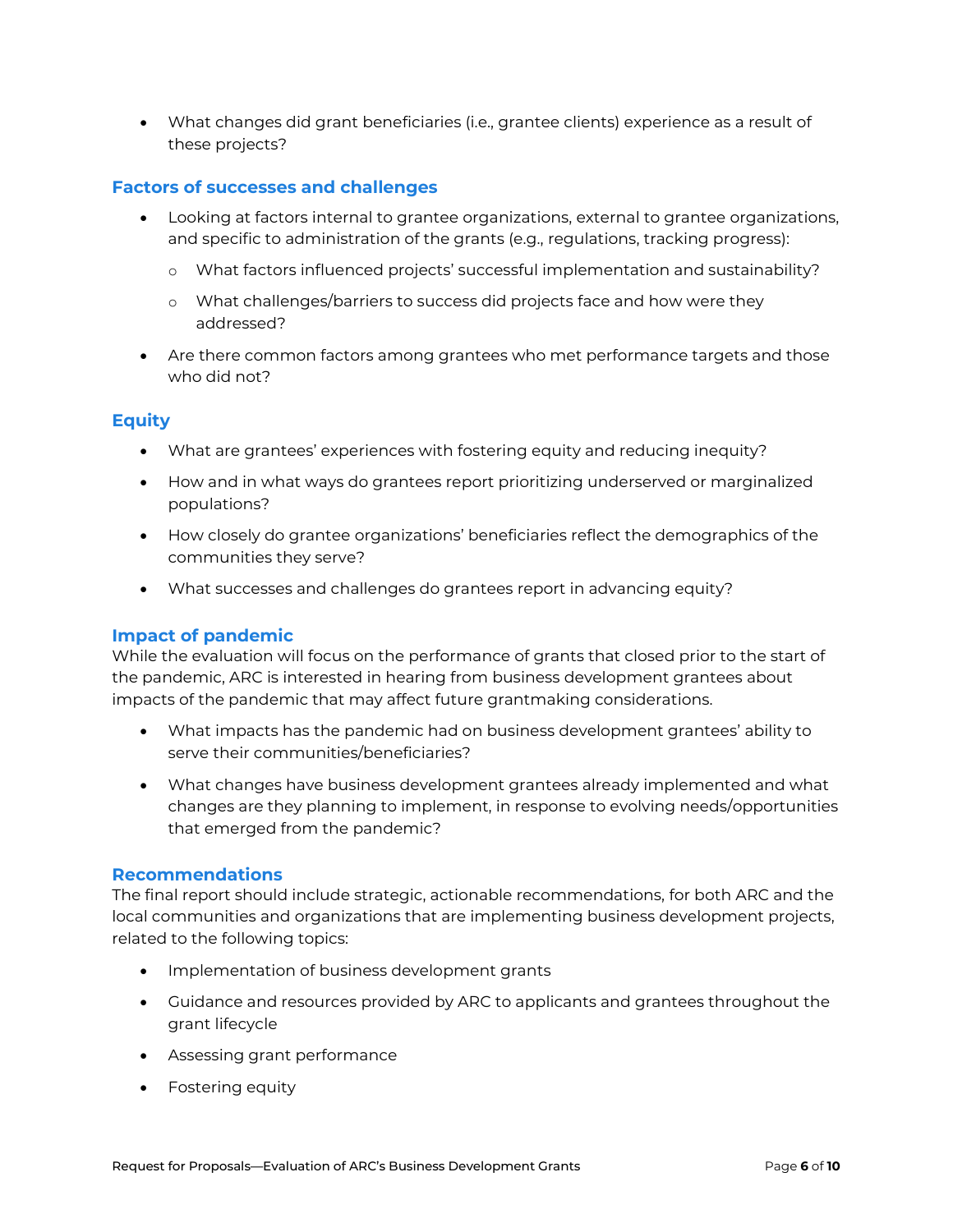# **Methodology**

The successful applicant will develop a feasible methodology to complete the scope of work within the given timeframe. The methodology should include the following:

- Quantitative analysis of the grant portfolio
- Framework for gathering and analyzing quantitative and qualitative data from grantees (may include surveys, focus groups, interviews, site visits, and/or other methods)
- Framework for completing at least 10 case studies to highlight promising practices and/or innovative approaches to fostering equity or to addressing challenges. Specific attention should be given to best practices in communities that are rural, economically distressed, or otherwise underserved.

## Data Provided

ARC will provide the contractor with an Excel file dataset with descriptive information about each grant (start date, close date, strategic plan goal and objective, grant type, subtype, etc.), a narrative description of the grant, grantee contact information, projected performance measures, and closeout performance measures. The selected contractor will also have viewonly access to ARC's grants management database, where further information may be accessed (such as a history of correspondence between the grantee and ARC staff and interim progress reports from the grantee).

## **Deliverables**

1. Final Report

The final report will summarize evaluation findings and synthesize themes in the areas of grantee successes and challenges and progress towards performance goals. The report will include actionable recommendations aimed at ARC's implementation of the business development grant program. A Microsoft Word file and an Adobe PDF file must be submitted on completion of the project.

2. Staff Presentation

Findings and recommendations will be shared with ARC staff during an all-staff presentation. This presentation may be conducted virtually.

3. Data Files

Electronic versions of all relevant databases compiled during the study, including all raw data, edited datasets, and results of statistical analyses. This will include an Excel spreadsheet formatted for uploading updated grant performance data to ARC's grants management database.

4. Other Deliverables as Suggested by Contractor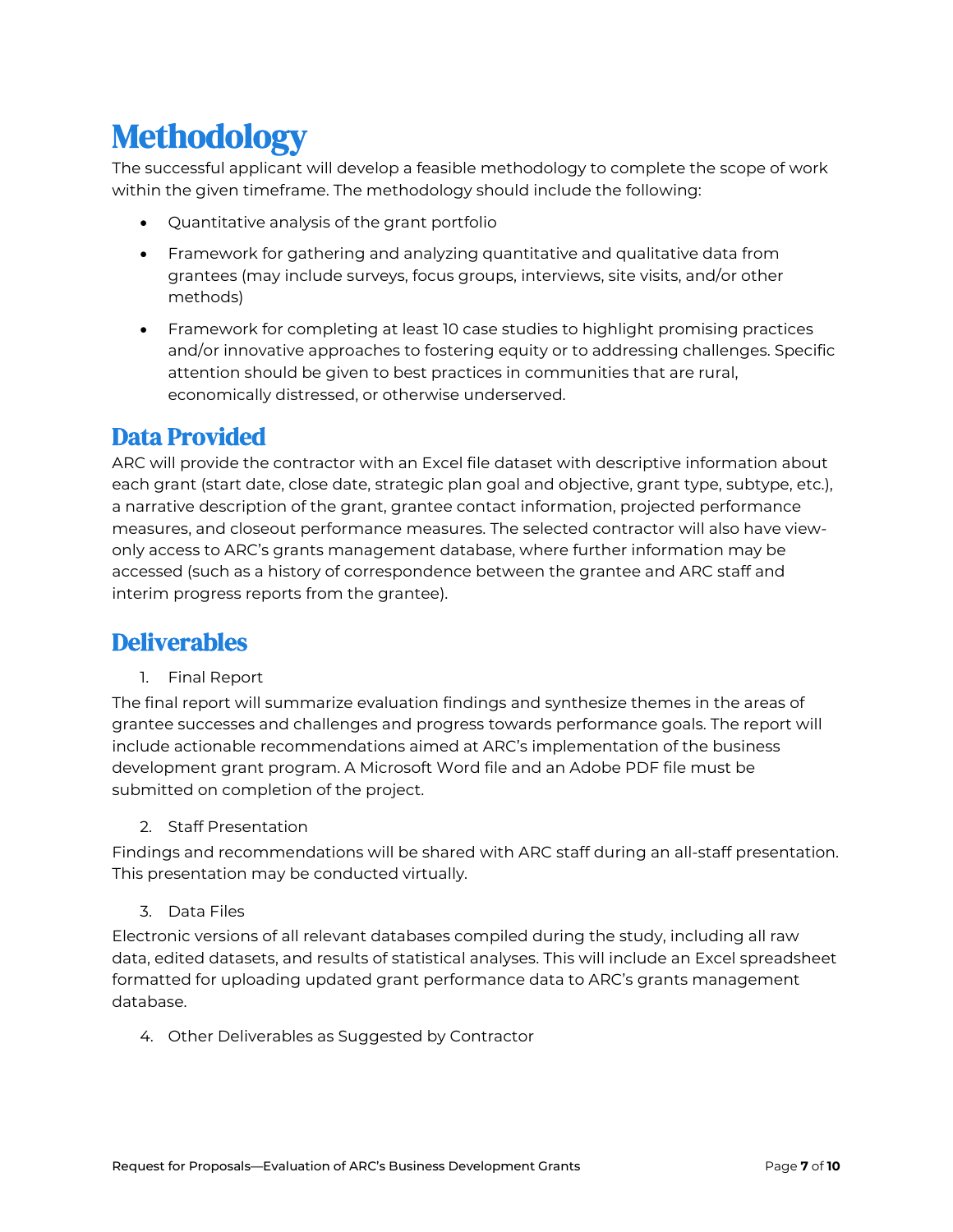# Technical, Management, and Cost Proposal **Contents**

## A. Technical Proposal

The technical proposal should not exceed 15 pages, not including the abstract, accompanying resumes, and organizational background materials.

### *1. Summary Abstract (300 words)*

In this section, provide a brief abstract of the proposal by summarizing the background, objectives, proposed methodology, and expected outputs and results of this project.

### *2. Methodology*

Describe the approach or methods intended to accomplish all the tasks specified in this RFP. The proposal should identify the tasks in this project that will require participation by ARC staff. Further, the proposal should identify specific information needs, including sources, procedures, and individual research tasks that may need to be performed by ARC staff. Finally, the proposal should identify any difficulties that may be encountered in this project and propose practical and sound solutions to these problems.

### *3. Project Work Plan and Milestones*

The proposal should describe the phases into which the proposed work can be logically divided and performed. A schedule of milestones and deadlines should be specified for the completion of various work elements, including, for example, interviews, analyses, written progress reports, preliminary drafts for review, and final report. Regular check-in meetings with ARC staff are also required. Please note: It is the responsibility of the contractor to provide line editing of the final report/deliverable. Contractors should budget accordingly.

### *4. Key Personnel*

Personnel performing the work must be described in this section, including the number of people and their professional classifications (e.g., project director, meeting facilitator, analyst, business consultant, writer, line editor, etc.). Brief resumes of the education and relevant experience of all key personnel are required. The selected contractor will be required to furnish the services of those identified in the proposal as key personnel. Any change in key personnel is subject to approval by ARC.

## B. Management Proposal

### *1. Business Management Organization and Personnel*

Furnish a brief narrative description of the organization, including the division that will perform the proposed effort, and the authority responsible for controlling these resources and personnel.

### *2. Staffing Plan*

A staffing plan is required that describes the contractor's proposed staff distribution to accomplish this work. The staffing plan should present a chart that assigns the time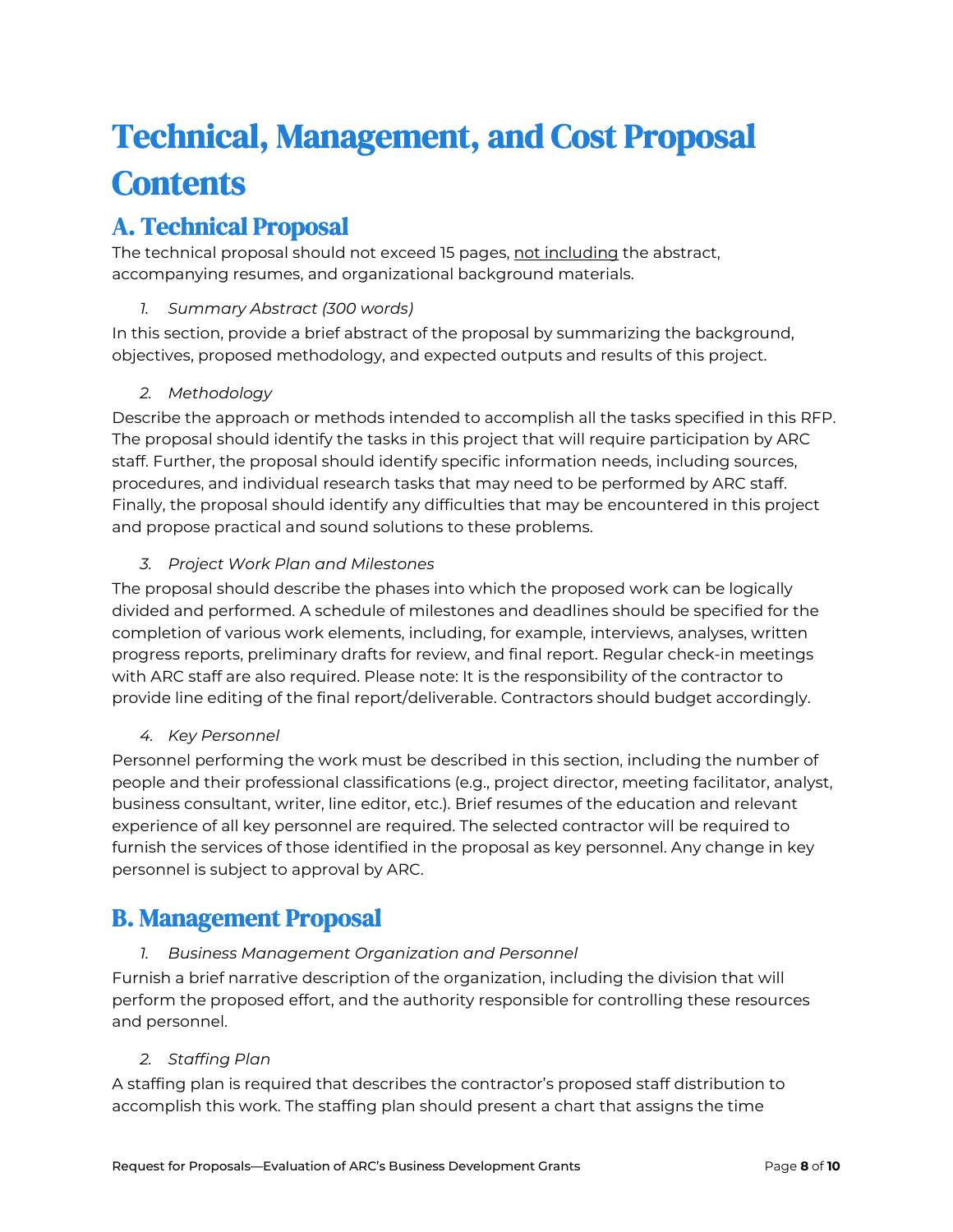commitment of each staff member to the project's tasks and schedule. In addition, the proposal should include a detailed description of activities for key project-related personnel and anticipated deliverables. Finally, the proposal should identify the relationship of key project personnel to the contracting organization, including consultants and subcontractors.

### *3. Relevant Prior Experience*

The proposal must describe the qualifications and experience of the organization and the personnel to be assigned to the project. Information provided should include direct experience with the specific subject-matter area and must provide examples (links and/or attachments) of the three most similar projects undertaken by the applicant organization and the extent to which performance goals were achieved. Provide client organization names and addresses, names of contact persons, and email addresses and telephone numbers for reference.

### *4. Contract Agreement Requirements*

This section of the proposal should contain any special requirements that the contractor wants included in the contract.

## C. Cost Proposal

The contract awarded for this project will be a FIRM FIXED-PRICE CONTRACT, with a total budget not to exceed **\$250,000**. Payments shall be made on a monthly or quarterly schedule (depending on contractor preference). The contract terms shall remain firm during the project and shall include all charges that may be incurred in fulfilling the terms of the contract.

Proposals must contain all cost information, including direct labor costs (consistent with the staffing plan), labor overhead costs, travel, estimated cost of any subcontracts, other direct costs, total direct cost and overhead, and total cost and fee or profit.

Proposals should include a plan for a kickoff meeting, regular check-in meetings, and a final presentation of key findings and recommendations to all staff. We anticipate these meetings to be conducted virtually. However, proposals should include travel costs if applicable for any potential in-person activities such as site visits.

ARC policy on allowable indirect overhead costs for university-based contracts is to permit universities to charge the same rates charged to their own state agencies. ARC will honor indirect rates as suggested by the contractor. However, be aware that a lower indirect rate may be more competitive in the selection process.

# Proposal Submission

Proposals are due at or before 5:00 p.m. Eastern Time on July 28, 2022. Please send proposals as one Word or PDF file to Regina Van Horne, Program Evaluator, at [rvanhorne@arc.gov.](mailto:rvanhorne@arc.gov)

Additionally:

• Submissions must be sent via email.